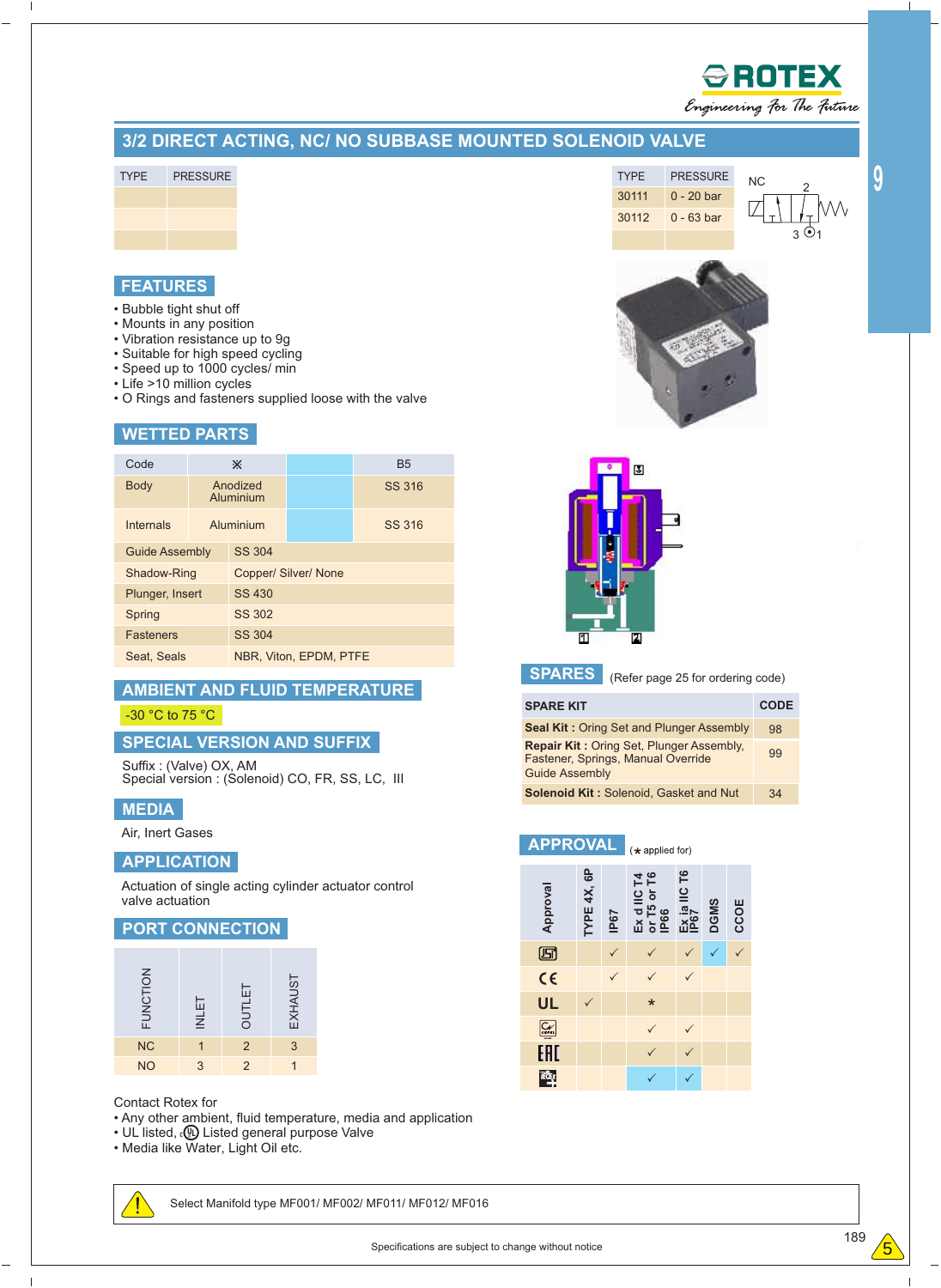

Engineering for The Future

# **3/2 DIRECT ACTING, NC/ NO SUBBASE MOUNTED SOLENOID VALVE**

 $\overline{\phantom{a}}$ 

 $\overline{1}$ 

# **SPECIFICATION**

|             | <b>PORT</b><br>CONNECTION                                          |                   |                              | PRE-<br><b>SSURE</b><br>bar |                |                             |                                                                                                                                                                                                                                                     |                |                | <b>BODY MATERIAL</b><br>AND INTERNALS |              |                                  |                                                             |                                        | <b>SEALS</b> |               |                                                      |             | <b>MANUAL</b><br><b>OVERRIDE</b> |                  |             | <b>WEATHER</b><br><b>PROOF</b>                                                     |                              |                   | SOLENOID ENCLOSURE<br><b>EXPLOSION SUFFIX</b><br><b>PROOF</b> |                        |               |          |                              | <b>POWER</b><br>VA |                            |                        |                                  |                                                                   |
|-------------|--------------------------------------------------------------------|-------------------|------------------------------|-----------------------------|----------------|-----------------------------|-----------------------------------------------------------------------------------------------------------------------------------------------------------------------------------------------------------------------------------------------------|----------------|----------------|---------------------------------------|--------------|----------------------------------|-------------------------------------------------------------|----------------------------------------|--------------|---------------|------------------------------------------------------|-------------|----------------------------------|------------------|-------------|------------------------------------------------------------------------------------|------------------------------|-------------------|---------------------------------------------------------------|------------------------|---------------|----------|------------------------------|--------------------|----------------------------|------------------------|----------------------------------|-------------------------------------------------------------------|
| <b>SIZE</b> | BSP(F)                                                             | NPT(F)            | <b>MINIMUM</b>               | MAXIMUM                     | ORIFICE (mm)   | (LPM OF WATER @ 1 bar AP)   | VALVE TYPE                                                                                                                                                                                                                                          | PILOT PRESSURE | ALUMINIUM      | ALUMINIUM + SS                        | <b>BRASS</b> | 316/ CF8<br>SS                   | <b>NBR</b>                                                  | Viton                                  | EPDM         | <b>HYTREL</b> | PTFE                                                 | $\equiv$    | STAYPUT CUM<br>MOMENTARY         | <b>MOMENTARY</b> | FLYING LEAD | PLUG IN, IP67                                                                      | SQ. PLUG IN, IP67            | TERMINAL BOX IP67 | EXPLOSION PROOF<br>IIC, IP67                                  | <b>LARGE ENCLOSURE</b> | SOLENOID SIZE | OXYGEN   | <b>AMONIA</b>                | AC INRUSH          | AC HOLDING                 | DC                     | CONSTRUCTION<br>REFERENCE NUMBER |                                                                   |
|             |                                                                    |                   |                              |                             | $\overline{3}$ | $\overline{4}$              | 30111                                                                                                                                                                                                                                               |                | <b>X</b>       |                                       |              | B <sub>5</sub>                   | $\mathbb{X}$                                                | S <sub>2</sub> S <sub>1</sub>          |              |               | 3/2 NORMALLY CLOSED                                  | ×.          | M6 M8                            |                  |             | 22                                                                                 |                              | Τ                 | Ε                                                             | Ш                      | 14            |          |                              |                    |                            |                        | 704                              |                                                                   |
|             |                                                                    |                   | $\mathbf 0$<br>$\mathbf{0}$  | 4<br>6                      |                | 2.5 3.5                     | 30111                                                                                                                                                                                                                                               |                | <b>X</b>       |                                       |              | <b>B5</b>                        | $\mathbb{X}$                                                | S2 S1                                  |              |               |                                                      | ×           | <b>M6 M8</b>                     |                  |             | 22                                                                                 | 25<br>25                     | Τ                 | Ε                                                             | $\mathbf{III}$         | 14            |          | $\checkmark$<br>$\checkmark$ | 18<br>18           | 12<br>12                   | 8<br>$\bf 8$           | 704                              |                                                                   |
|             |                                                                    |                   | 0                            |                             |                | 8 2.2 2.5                   | 30111                                                                                                                                                                                                                                               |                | $\mathbb{X}$   |                                       |              | <b>B5</b>                        | $\mathbb{X}$                                                | S <sub>2</sub> S <sub>1</sub>          |              |               |                                                      |             | <b>*</b> M6 M8                   |                  |             | 22 25                                                                              |                              | Τ                 | Е                                                             | $\mathbf{III}$         | 14            |          |                              | $\sqrt{18}$ 12     |                            | 8                      | 704                              |                                                                   |
|             |                                                                    |                   |                              |                             |                |                             |                                                                                                                                                                                                                                                     |                |                |                                       |              |                                  |                                                             |                                        |              |               |                                                      |             |                                  |                  |             |                                                                                    |                              |                   |                                                               |                        |               |          |                              |                    |                            |                        |                                  |                                                                   |
| <b>SB</b>   |                                                                    |                   | 0<br>$\mathbf 0$             | 10<br>12                    | $\overline{3}$ | $1.8$ 1.8<br>$\overline{4}$ | 30111<br>30112                                                                                                                                                                                                                                      |                | <b>X</b><br>×. |                                       |              | <b>B5</b><br><b>B5</b>           | <b>X</b><br>×.                                              | S2 S1<br>S2 S1                         |              |               |                                                      | X.<br>×.    | <b>M6 M8</b><br><b>M6 M8</b>     |                  |             | 22                                                                                 | 25<br>25                     | Т                 | Ε<br>E                                                        | III                    | 14<br>18      |          | $\checkmark$                 | 18<br>13           | 12<br>13                   | $\boldsymbol{8}$<br>13 | 704<br>705                       |                                                                   |
|             |                                                                    |                   | $\mathbf{0}$                 |                             |                | 16 2.5 3.5                  | 30112                                                                                                                                                                                                                                               |                | ×.             |                                       |              | B <sub>5</sub>                   | Ж                                                           | S <sub>2</sub> S <sub>1</sub>          |              |               |                                                      | ×.          | <b>M6 M8</b>                     |                  |             |                                                                                    | 25                           | Τ                 | E                                                             |                        | 18            |          |                              | 13                 | 13                         | 13                     | 705                              |                                                                   |
|             |                                                                    |                   | $\mathbf 0$<br>$\mathbf{0}$  | 20                          |                | $1.2$ 0.7<br>25 2.2 2.5     | 30111<br>30112                                                                                                                                                                                                                                      |                | ×.<br>×.       |                                       |              | B <sub>5</sub><br>B <sub>5</sub> | Ж<br>Ж                                                      | S <sub>2</sub> S <sub>1</sub><br>S2 S1 |              |               |                                                      | ⋇<br>Ж      | <b>M6 M8</b><br><b>M6 M8</b>     |                  |             | 22                                                                                 | 25<br>25                     | Т                 | Ε<br>E                                                        | Ш                      | 14<br>18      |          | $\checkmark$                 | 18<br>13           | 12<br>13                   | $\boldsymbol{8}$<br>13 | 704<br>705                       |                                                                   |
|             |                                                                    |                   | $\mathbf{0}$                 |                             |                | 32 1.8 1.8                  | 30112                                                                                                                                                                                                                                               |                | Ж              |                                       |              | B <sub>5</sub>                   |                                                             | <b>* S2 S1</b>                         |              |               |                                                      | ×.          | <b>M6 M8</b>                     |                  |             |                                                                                    | 25                           | т                 | E                                                             |                        | 18            |          | $\checkmark$                 | 13                 | 13                         | 13                     | 705                              |                                                                   |
|             | SB1 CNO MO                                                         |                   | $\mathbf{0}$<br>$\mathbf{0}$ |                             |                | $10$ 1.8 1.8                | 63 1.2 0.7 30112V01<br>30111                                                                                                                                                                                                                        |                | Ж<br>×.        |                                       |              | <b>B5</b><br>B5                  |                                                             | <b>* S2 S1</b>                         |              |               | S <sub>8</sub>                                       | Ж           | $\frac{1}{2}$ M6 M8              |                  |             | 22                                                                                 | 25<br>25                     | Т<br>Т            | Ε<br>E                                                        |                        | 18<br>14      |          | $\checkmark$<br>$\checkmark$ | 13<br>18           | 13<br>12                   | 13<br>8                | 705<br>703                       |                                                                   |
|             |                                                                    |                   | $\mathbf{0}$                 | 150 0.8                     |                |                             | 30112V01                                                                                                                                                                                                                                            |                |                |                                       |              | B <sub>5</sub>                   |                                                             |                                        |              |               | S <sub>8</sub>                                       |             |                                  |                  |             |                                                                                    | 25                           | Τ                 | E                                                             |                        | 18            |          | $\checkmark$                 | 13                 | 13 13                      |                        | 705                              |                                                                   |
|             |                                                                    |                   |                              |                             |                |                             |                                                                                                                                                                                                                                                     |                |                |                                       |              |                                  |                                                             |                                        |              |               | 3/2 NORMALLY OPEN                                    |             |                                  |                  |             |                                                                                    |                              |                   |                                                               |                        |               |          |                              |                    |                            |                        |                                  |                                                                   |
|             | <b>Cable Entry</b><br>M20 x 1.5<br>$M25 \times 1.5$<br>$1/2$ " NPT |                   |                              | Τ                           |                | SOLENOID 14<br><b>OcA</b>   | $E_{\hat{O} \notin \hat{A} \hat{B} \hat{B}}$<br>FJFÏTÙ HJÌTÙ ÎÎTÙ ÍÌTÙ ÍÌŠVTÙ<br>$\blacksquare$<br>FÎ FÏÞÙ HĪ ÌÏÞÙ ÎÎÞÙ ÍÌÞÙ ÍÌŠVÞÙ                                                                                                                 |                | Ò¢Á{ à         |                                       |              |                                  | <b>Cable Entry</b><br>M20 x 1.5<br>M25 x 1.5<br>$1/2$ " NPT |                                        |              |               | SOLENOID 18<br>FJ FÏTÙ HJ ÌÏTÙ<br>FÎ FÎ ÞÙ HĪ Ì Ī ÞÙ | <b>Oc/a</b> |                                  | Ε                |             | $O\sharp A\{a$<br>ÍÌTÙ ÍÌŠVTÙ<br>$\frac{11}{11}$ $\frac{11}{11}$ SV<br>ÍÌÞÙ ÍÌŠVÞÙ |                              |                   |                                                               |                        |               |          |                              |                    |                            |                        |                                  |                                                                   |
|             |                                                                    |                   |                              |                             |                |                             | <b>ORDERING CODE AND EXAMPLE</b><br>TYPE-SUFFIX-ORIFICE-PORT CONNECTION-BODY AND INTERNALS-MANUAL OVERRIDE - SEAL +<br>SIZE - VOLTAGE - CURRENT - SOLENOID ENCLOSURE - APPROVAL - INSULATION - SPECIAL VERSION<br>e.g. 30111-1.8-SB-M6+110V 50Hz-22 |                |                |                                       |              | <b>VALVE + SOLENOID</b>          |                                                             |                                        |              |               |                                                      |             |                                  |                  |             | $\checkmark$ = Options available                                                   |                              |                   |                                                               |                        |               |          |                              |                    |                            |                        |                                  | * = Do not specify when opted for. Refer Page # 22 for Value of * |
|             |                                                                    | <b>DIMENSIONS</b> |                              |                             |                |                             | All Dimensions are in mm                                                                                                                                                                                                                            |                |                |                                       |              |                                  |                                                             |                                        |              |               |                                                      |             |                                  |                  |             |                                                                                    |                              |                   |                                                               |                        |               |          |                              |                    |                            |                        |                                  |                                                                   |
|             |                                                                    |                   |                              |                             |                |                             | <b>CONSTRUCTION REFERENCE: 703</b>                                                                                                                                                                                                                  |                |                |                                       |              |                                  |                                                             |                                        |              |               |                                                      |             |                                  |                  |             | <b>CNOMO MOUNTING</b>                                                              |                              |                   |                                                               |                        |               |          |                              |                    |                            |                        |                                  |                                                                   |
| ⊞           | 66                                                                 | $\vert 3 \vert$   | 25<br>Æb<br>50               | వ్<br>11  2 7.5             |                |                             | $\varnothing$ 50<br>⊕<br>50                                                                                                                                                                                                                         |                |                |                                       |              |                                  |                                                             |                                        |              |               |                                                      |             |                                  |                  | 97          | $\overline{3}$<br>⊏<br>$\vert$ 1 $\vert$                                           | iffh<br>$\sqrt{2}$ 7.5<br>50 | 26                | ଚ                                                             |                        |               | 50<br>50 |                              |                    | M20 x 1.5<br>$1/2$ " $NPT$ |                        |                                  |                                                                   |
|             |                                                                    |                   |                              |                             |                |                             | <b>PLUG IN SOLENOID TYPE 22/25</b>                                                                                                                                                                                                                  |                |                |                                       |              |                                  |                                                             |                                        |              |               |                                                      |             |                                  |                  |             |                                                                                    |                              |                   |                                                               |                        |               |          |                              |                    |                            |                        |                                  | TERMINAL BOX/ Ex d LARGE ENCLOSURE, TYPE 16, 19, 37, 39, 58, 58LT |
|             |                                                                    |                   |                              |                             |                |                             | MANUAL OVERRIDE OPTIONALLY PROVIDED.                                                                                                                                                                                                                |                |                |                                       |              |                                  |                                                             |                                        |              |               |                                                      |             |                                  |                  |             | MANUAL OVERRIDE OPTIONALLY PROVIDED.                                               |                              |                   |                                                               |                        |               |          |                              |                    |                            |                        |                                  |                                                                   |

 $\sqrt{G}$ 

 $\overline{\phantom{a}}$ 

 $\equiv$